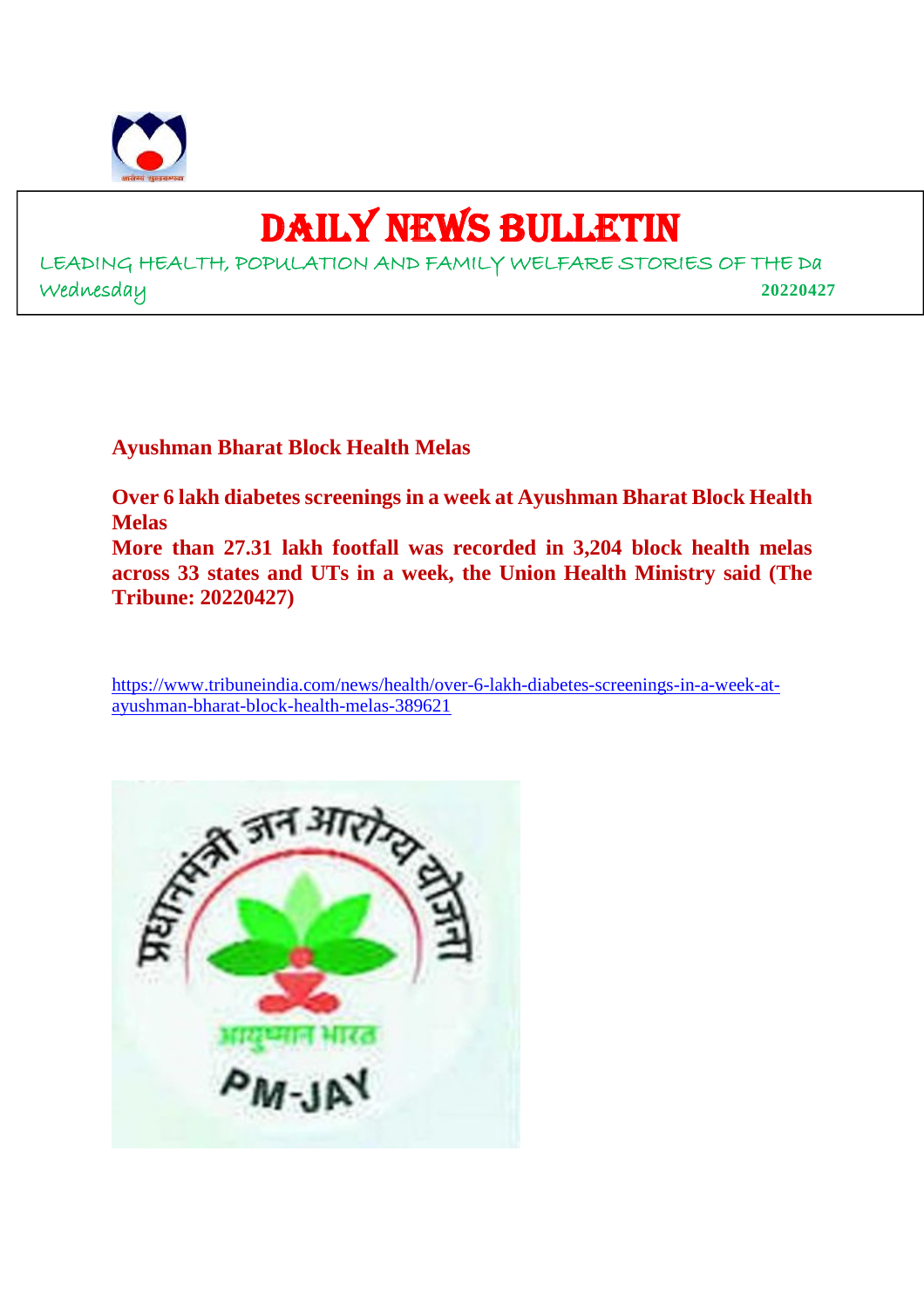Over 6 lakh diabetes screenings in a week at Ayushman Bharat Block Health Melas Photo for representational purpose only.

A total 6.75 lakh screenings for hypertension, 6.11 lakh for diabetes, 2.05 lakh cataract screenings and over 1.76 lakh teleconsultations have been done at Ayushman Bharat blocklevel health melas in a week, the Union Health Ministry said on Tuesday.

More than 27.31 lakh footfall was recorded in 3,204 block health melas across 33 states and UTs in a week, it said.

Over 3.66 lakh ABHA (Ayushman Bharat Health Account) IDs were created across India, with maximum of 56,321 in Maharashtra and more than 1.17 lakh Pradhan Mantri Jan Arogya Yojna (PMJAY) golden cards were created across India, mostly in Karnataka (22,091) About 1,009 Block Health Melas had blood donation camps and 519 had organ donation registration, the ministry said in a statement.

The Ministry of Health in collaboration with states and Union Territories is celebrating the 4th Anniversary of Ayushman Bharat Health and Wellness Centres (AB-HWCs) under Azadi ka Amrit Mahotsav from April 16 to 22.

The Block Health Melas commenced on April 18 in 33 states and UTs across India. These health melas are serving as platforms to attract thousands of people to avail quality healthcare services along with essential medicines and diagnostic services, the statement noted.

They are a medium of providing health education, information on wellness lifestyle along with other healthcare services for early detection and treatment of diseases. The melas will continue till the end of April, it said.

The Union Health Minister, Health Minister of states and UTs, MPs, MLAs, senior officials of the Union Health Ministry, Principal Health secretaries/ Health secretaries of States/UTs, senior officials of the state Health department, representatives and local dignitaries are also visiting the AB-HWCs and creating awareness among the public about the importance of AB-HWCs in providing affordable and accessible healthcare.

### **Corbevax**

**DCGI grants EUA to Corbevax for those aged 5-12, Covaxin for 6-12 age group**

**India's drug regulator has granted emergency use authorisation for Biological E's Covid-19 vaccine Corbevax for those aged five to 12 years and Bharat Biotech's Covaxin for children in the age group of six to 12 years, official sources said on Tuesday. (The Tribune: 20220427)**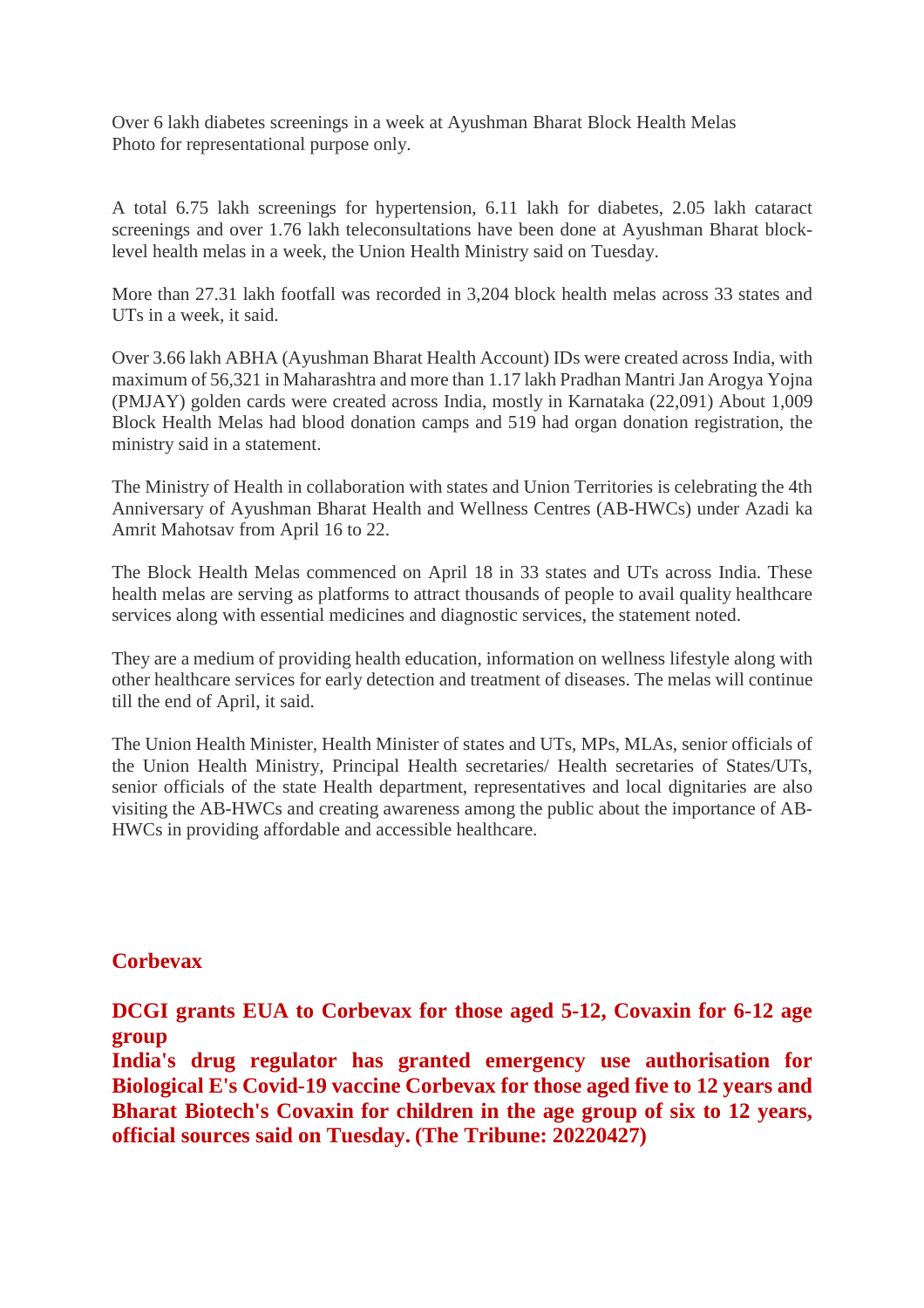https://www.tribuneindia.com/news/nation/covaxin-cleared-for-6-12-age-group-by-drugsregulator-389581

The approval by the Drugs Controller General of India (DCGI) comes following recommendations by the Subject Expert Committee (SEC) on COVID-19 of the Central Drugs Standard Control Organisation(CDSCO).

The SEC had last week reviewed the application of both the companies seeking emergency use authorisation for Corbevax and Covaxin for use in children of five to 12 years and six to 12 years age group, respectively.

Biological E's Corbevax is being used to inoculate children against Covid-19 in the age group of 12 to 14 years. Covaxin has been granted Emergency Use Listing (EUL) by the DCGI for the age group of 12 to 18 years on December 24, 2021.

India began inoculating children aged 12-14 on March 16.

The countrywide vaccination drive was rolled out on January 16 last year with healthcare workers getting inoculated in the first phase. Vaccination of frontline workers started from February 2 last year.

The next phase of Covid-19 vaccination commenced on March 1 last year for people over 60 years of age and those aged 45 and above with specified co-morbid conditions.

India launched vaccination for all people aged more than 45 years from April 1 last year. The government then decided to expand its vaccination drive by allowing everyone above 18 years of age to be inoculated against the viral disease from May 1 last year.

The next phase of vaccination commenced on January 3 for adolescents in the age group of 15- 18 years.

India began administering precaution doses of vaccines to healthcare and frontline workers and those aged 60 and above with comorbidities from January 10.

Precaution doses of Covid-19 vaccines to all aged above 18 years were allowed at private vaccination centres from April 10.

### **Anemia**

**Screen and treat with iron-folic acid approach efficacious in reducing prevalence of anaemia**

**Anaemia remains a public health problem in India, particularly among women, says senior scientist Dr Raghu Pullakhandham(The Tribune: 20220427)**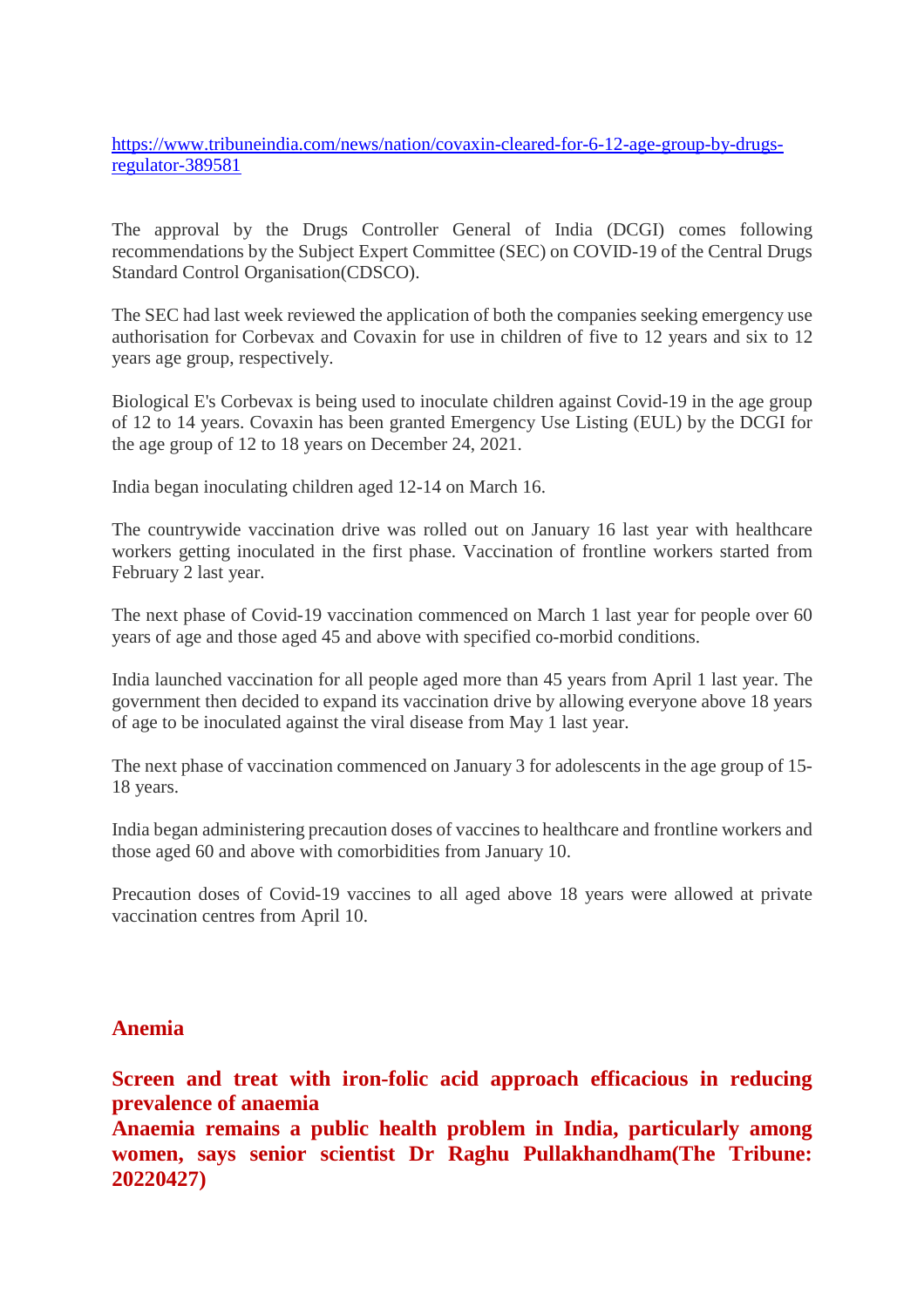https://www.tribuneindia.com/news/health/screen-and-treat-with-iron-folic-acid-approachefficacious-in-reducing-prevalence-of-anaemia-388813

Screen and treat with iron-folic acid approach efficacious in reducing prevalence of anaemia Photo for representational purpose only. Thinkstock

The 'screen and treat with iron-folic acid' approach is efficacious in reducing prevalence of anaemia among women of reproductive age, and significant treatment effects persist for a period of one year, found a study by the ICMR's National Institute of Nutrition.

Anaemia remains a public health problem in India, particularly among women, Dr Raghu Pullakhandham, a senior scientist at the National Institute of Nutrition (NIN) and lead investigator of the study, told PTI.

"The population approach to anaemia has been prophylactic iron-folic acid (IFA) supplementation since the last four decades, yet, the prevalence of anaemia has remained stubbornly above 50 per cent among Indian women," Pullakhandham said.

In an attempt to strengthen anaemia control, the government recently launched the 'Anemia Mukt Bharat (AMB)' programme, which, in addition to the existing prophylactic IFA supplementation for women of reproductive age, advocated an additional screening for blood hemoglobin levels and treatment with IFA tablets.

This approach was evaluated by ICMR-NIN, Hyderabad, among 470 women of 17-21 years in age.

Screening for hemoglobin followed by treatment with IFA for 90 days reduced the prevalence of anaemia by 40 per cent—reduced from 70 to 30 per cent—and improved the body iron stores as estimated by serum ferritin, an iron storage protein, Pullakhandham stated.

When the same women are followed up again in one year time, there is a small decline in hemoglobin levels (by  $0.5g/dL$ ) and an increase in anaemia prevalence (by 10 per cent), which is still lower compared to anaemia at the start of the study (70 per cent), he explained.

"This study, therefore, demonstrates that screening followed by IFA supplementation as suggested by 'Anemia Mukt Bharat' guidelines is efficacious in reducing the prevalence of anaemia among WRA, and significant treatment effects persist for a period of one year, " he said.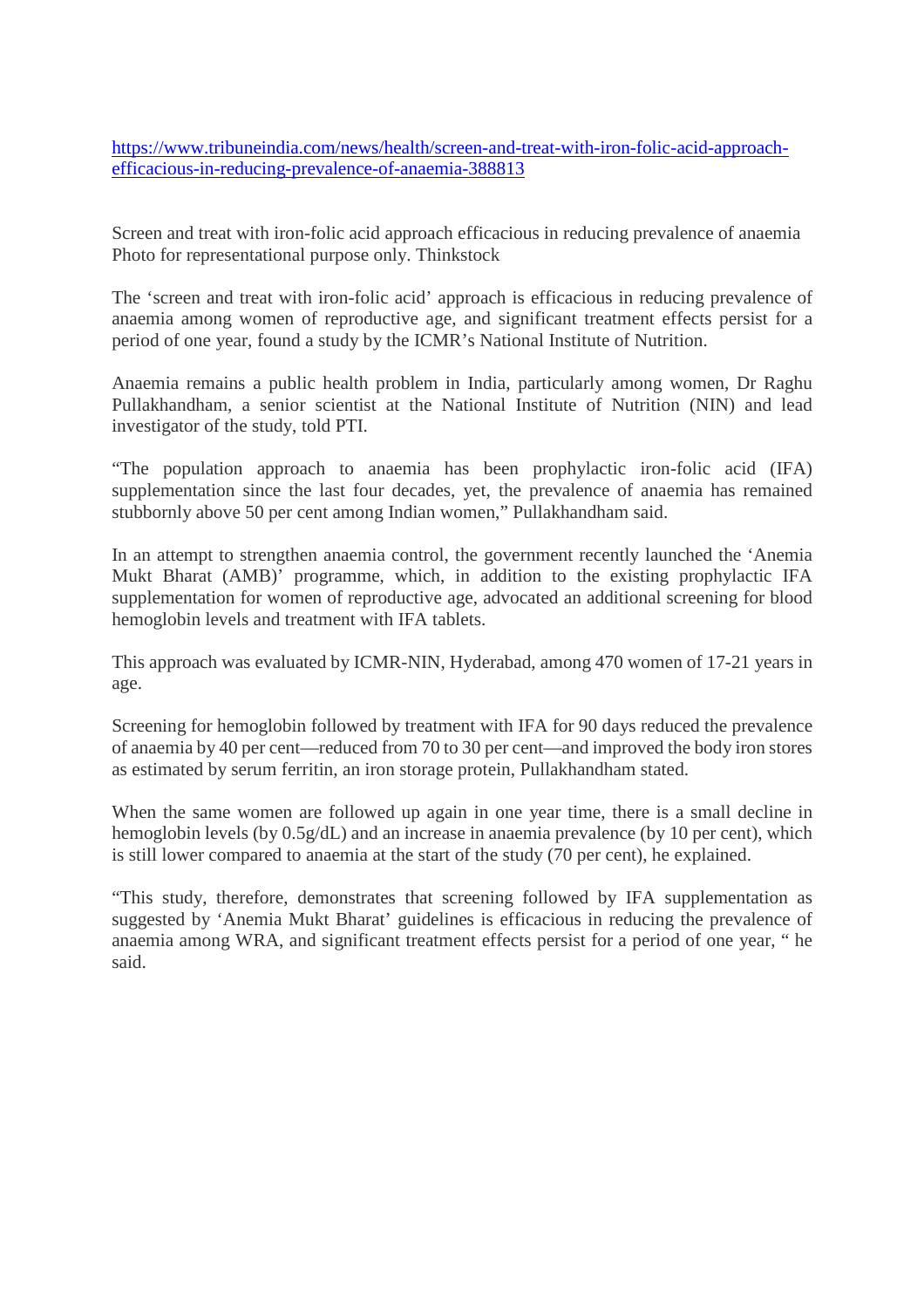### **Covid-19 three times more lethal than influenza Study finds that Covid-19 is associated with higher risk of infection severity and admission to ICU (The Tribune: 20220427)**

https://www.tribuneindia.com/news/health/covid-19-three-times-more-lethal-than-influenza-388572

Covid-19 three times more lethal than influenza Photo for representational purpose only. iStock

Adults hospitalised with COVID-19 are at significantly higher risk of complications and death than those with influenza, despite being younger and having fewer chronic illnesses, according to a study conducted in Spain.

The finding, being presented at this year's European Congress of Clinical Microbiology & Infectious Diseases (ECCMID) in Lisbon, Portugal from April 23-26, also suggests that COVID-19 is associated with both longer stays in hospital and intensive care, and costs nearly twice as much to treat.

The researchers from the Hospital del Mar in Barcelona, Spain examined medical records of 187 patients—average age 76 years and 55 per cent male—admitted to hospital with seasonal influenza infection between 2017 and 2019.

They also analysed records of 187 COVID-19 patients—average age 67 years and 49 per cent male—hospitalised during the first wave of the pandemic between March and May, 2020, who all required oxygen therapy at admission.

In both groups, patients were enrolled consecutively until the required sample size was reached.

The study compared clinical characteristics, healthcare resource use outcomes, including length of stay, admission to intensive care, hospital costs, and death.

Influenza patients tended to have more existing chronic illnesses and problems performing activities of daily living than COVID-19 patients, but were less likely to be overweight or obese.

The analysis found that COVID-19 was associated with higher risk of infection severity and admission to ICU.

"Our findings suggest COVID-19 is far more lethal than influenza. Despite influenza patients being older and having more comorbid illnesses, COVID-19 patients had consistently worse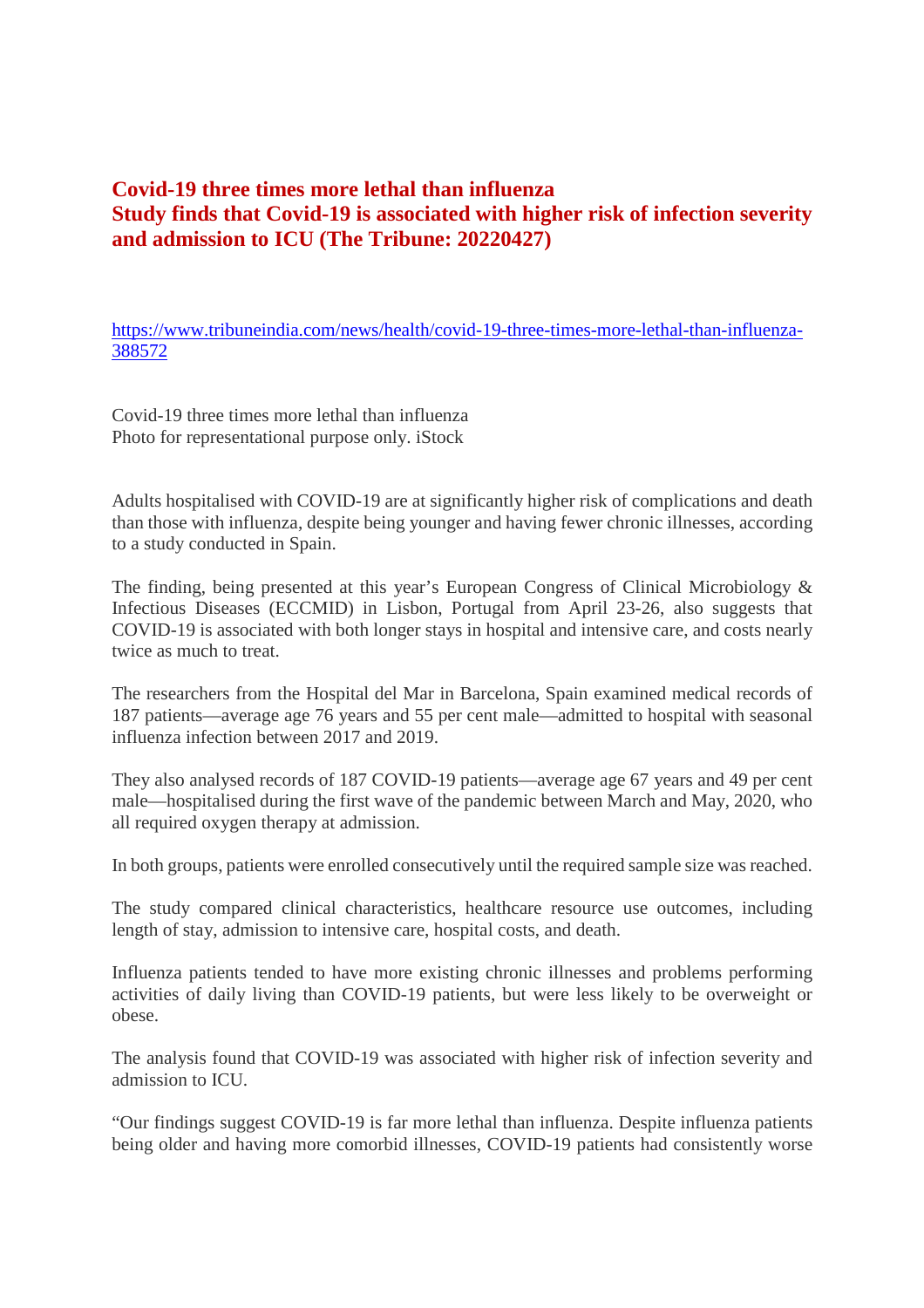health outcomes and were considerably more expensive to treat," said study lead author Inmaculada Lopez Montesinos from the Hospital del Mar.

"Even for those people who are lucky enough to survive COVID-19 and make it out of the hospital, they will be forever scarred by the consequences. It is vital that people get fully vaccinated and boosted against both viruses," Montesinos said.

COVID-19 patients were more likely to experience certain complications such as acute kidney injury, blood clots, and moderate to severe acute respiratory distress syndrome, where the lungs cannot provide the body's vital organs with enough oxygen.

### **Standardisation of traditional medicine**

### **The Ayush push Long way to go for standardisation of traditional medicine(The Tribune: 20220427)**

https://www.tribuneindia.com/news/editorials/the-ayush-push-388301

The Covid-19 pandemic has witnessed quite a buzz around alternative systems of medicine in India, with all sorts of 'immunity boosters' being advertised, sold and consumed over the past two years. These concoctions have lacked uniformity in terms of quality and efficacy, leaving the field wide open for quacks and charlatans to make a quick buck. In a major initiative to promote and regulate the country's traditional medicine industry, the Centre has decided to develop a mechanism to authenticate quality products manufactured by this sector. On the lines of the ISI mark for the standardisation of industrial goods, there will be a seal of quality for medicinal preparations falling under the umbrella of Ayush (ayurveda, yoga, naturopathy, unani, siddha and homoeopathy).

Months after coming to power in 2014, the BJP-led NDA had established a dedicated ministry with the vision of 'reviving the profound knowledge of our ancient systems of medicine and ensuring optimal development and propagation of the Ayush systems of healthcare'. The Ayush sector's worth has grown from less than \$3 billion to more than \$18 billion in the past eight years. The 'Ayush mark', announced by PM Modi in the presence of WHO Director General Tedros Ghebreyesus at the ongoing Global Ayush Investment and Innovation Summit in Gujarat, can help in weeding out unqualified and unscrupulous practitioners of traditional healthcare. Ensuring conformity with the prescribed standards is a must for an industry that often finds itself under fire over misleading claims about treatment and prevention of diseases. Strict enforcement of the Drugs and Magic Remedies (Objectionable Advertisements) Act, 1954, is needed to crack the whip on erring individuals and companies.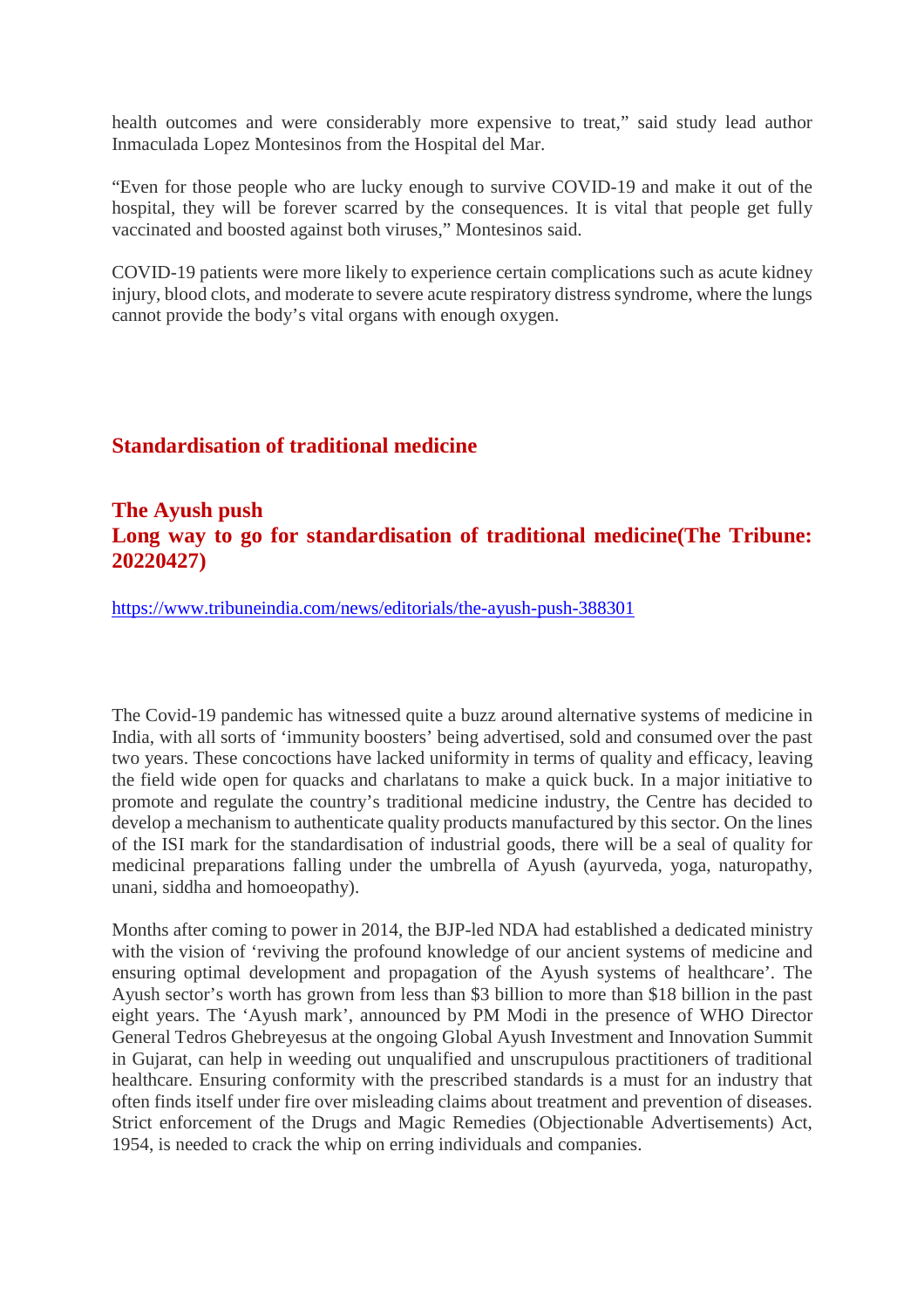Another key area where much work has to be done is the pharmacology of Ayush drugs. Cutting-edge research is required to gain in-depth knowledge of the sources, chemical properties, biological effects and therapeutic uses of these drugs. A solid bedrock of scientific evidence and a robust regulatory framework can go a long way in making India's alternative systems of medicine gain widespread recognition both within the country and abroad.

### **2 vaccines**

## **India clears 2 vaccines for kids under 12 years(Hindustan Times : 20220427)**

https://epaper.hindustantimes.com/Home/ShareArticle?OrgId=2743dbb268f&imageview=0

India's drug regulator on Tuesday approved the emergency use of two Covid-19 vaccines, Biological E's Corbevax and Bharat Biotech's Covaxin, for children under the age of 12 years – a milestone move that paves the way for that cohort in the country to receive a vaccine shot against the disease for the first time.

While Corbevax was approved by the Drugs Controller General of India (DCGI) for administration in children aged 5-12 years, Covaxin was cleared for use in those aged 6-12 years.

The decision assumes significance as it sets up the stage to protect young children from the coronavirus disease, particularly at a time when schools have opened after nearly two years of closures, which experts have repeatedly stressed have caused considerable learning and social adjustment gaps.

The drugs regulator also approved a two-dose formulation of Zydus Cadila's vaccine, ZyCov-D – originally a three-dose vaccine approved for 12 and above.

"India's fight against Covid strengthened further @CSDCO India granted restricted use in emergency situation approval for  $>6$  to  $< 12$  age group to Covaxin;  $> 5$  to  $< 12$  age group for Corbevax; and to ZyCoV-D two-dose formulation for 12 and above age group," tweeted Union health minister Mansukh Mandaviya.

Currently, Bharat Biotech's Covaxin, an inactivated whole virion vaccine developed in partnership with Indian Council of Medical Research, is being administered in those aged 15 years and above, while Biological E's Corbevax, a recombinant protein subunit vaccine developed in collaboration with the Texas Children's Hospital and Baylor College, in the 12- 15 years age group under the national Covid-19 immunisation programme.

Government officials said that the final decision on when to start jabbing children under 12 years of age in the national vaccination scheme will come after formal recommendations made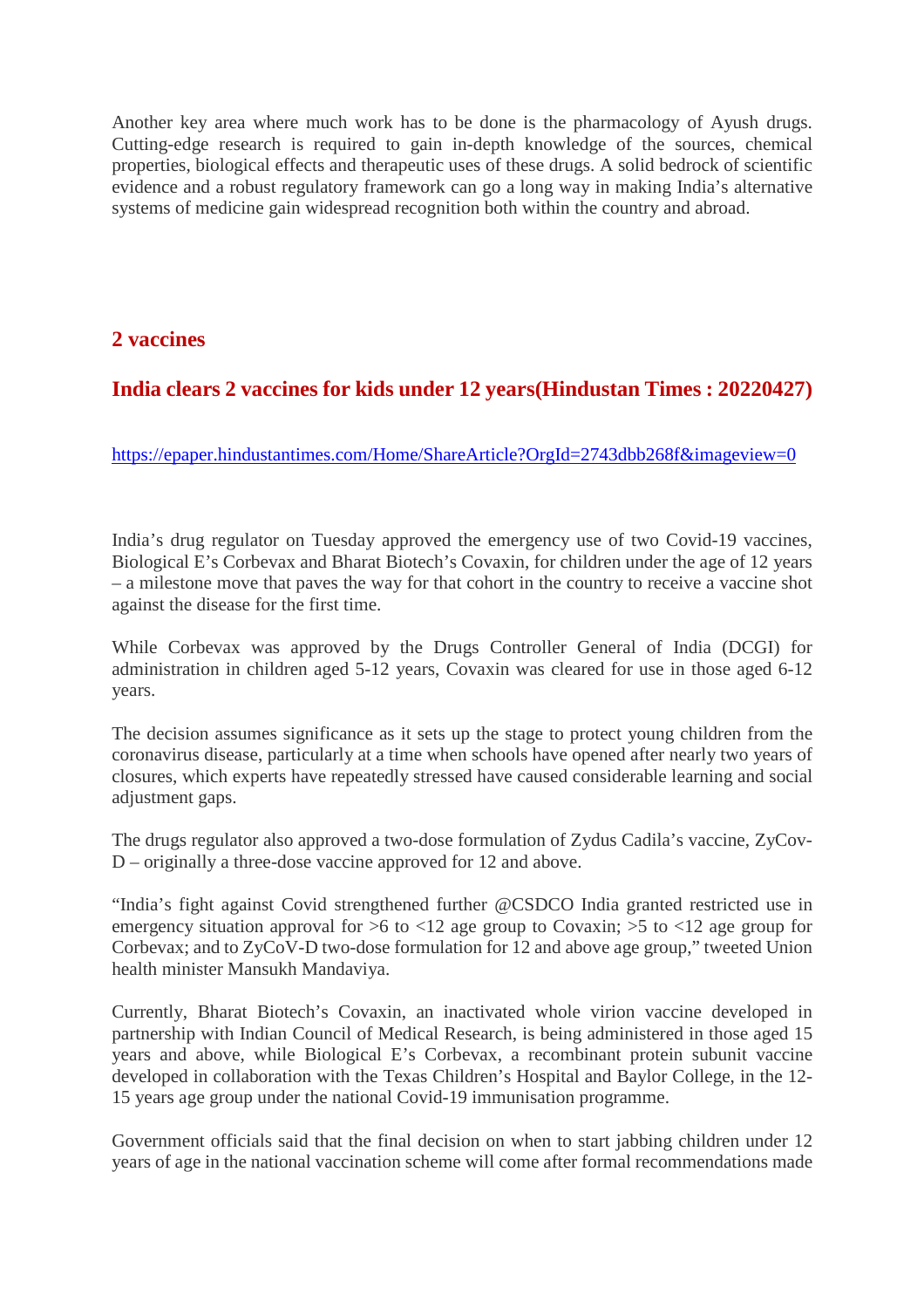by the government's National Technical Advisory Group on Immunisation (NTAGI) and the National Expert Group on Vaccine Administration for Covid-19 (NEGVAC).

"This is the drugs regulator's approval; the next step will depend on what NTAGI and NEGVAC tell us. The government will act on their recommendations," an official aware of the matter said. Once these two bodies also recommend the vaccines for the age group, the Union government can incorporate the shots in the national immunisation programme.

In October last year, the subject expert committee of the central drugs standard control organisation approved, with certain riders, the use of Covaxin in children aged 2-18 years after trial data in children was found at par with that generated in trials among the adult population. However, on December 25, DCGI only gave its initial approval for Covaxin for minors aged 12-18 years.

Covaxin, which has been part of the vaccine drive among adults since January 16, 2021, is administered in two doses, four to six weeks apart. Of the nearly 1.89 billion doses administered across the country till date, nearly 315 million shots have been Covaxin, according to government data. The most doses, nearly 1.53 billion, have been of the Oxford-AstraZeneva vaccine Covishield.

Biological E approached the national drugs regulator with clinical trial data on younger children in March, and on April 21, the subject expert committee recommended Corbevax for emergency use in children aged 5 years and above. Two doses of Corbevax are administered through an intramuscular jab spaced 28 days apart.

The Corbevax trial response shared by the company showed that the vaccine induced immune response indicative of over 90% effectiveness against the ancestral strain; while at least 80% in the case of the Delta variant. Till date, 31.7 million shots of Corbevax have been administered to the 12-15 age group in the country, according to government data.

Bharat Biotech's phase 3 clinical trials data of Covaxin was found to be 77.8% efficacious, according to the safety and efficacy analysis data published in medical journal, The Lancet, last year. The company on Tuesday said that clinical trials in children documented seroconversion at 95-98%, four weeks after the second dose, indicating superior antibody responses in children when compared to adults.

"We have established Covaxin as a universal vaccine for adults and children. Safety of the vaccine is critical for children and we are glad to share that Covaxin has now proven data for safety and immunogenicity in children. We have achieved our goal of developing a safe and efficacious Covid-19 vaccine for adults and children," said Krishna Ella, chairman and managing director, Bharat Biotech.

In India, DCGI approved ZyCoV-D vaccine in August for emergency use after it was tested in children 12 years and above. The vaccine, however, is yet to be introduced under the national immunisation programme due to production issues. On Tuesday, the drugs regulator approved its two-dose formulation; originally, the vaccine was approved as a three-dose formulation to be administered in gaps of four and eight weeks from the first shot.

Experts stressed that preference should be given to children with comorbidities, irrespective of whether or not they have been infected or suspected to be infected in the past.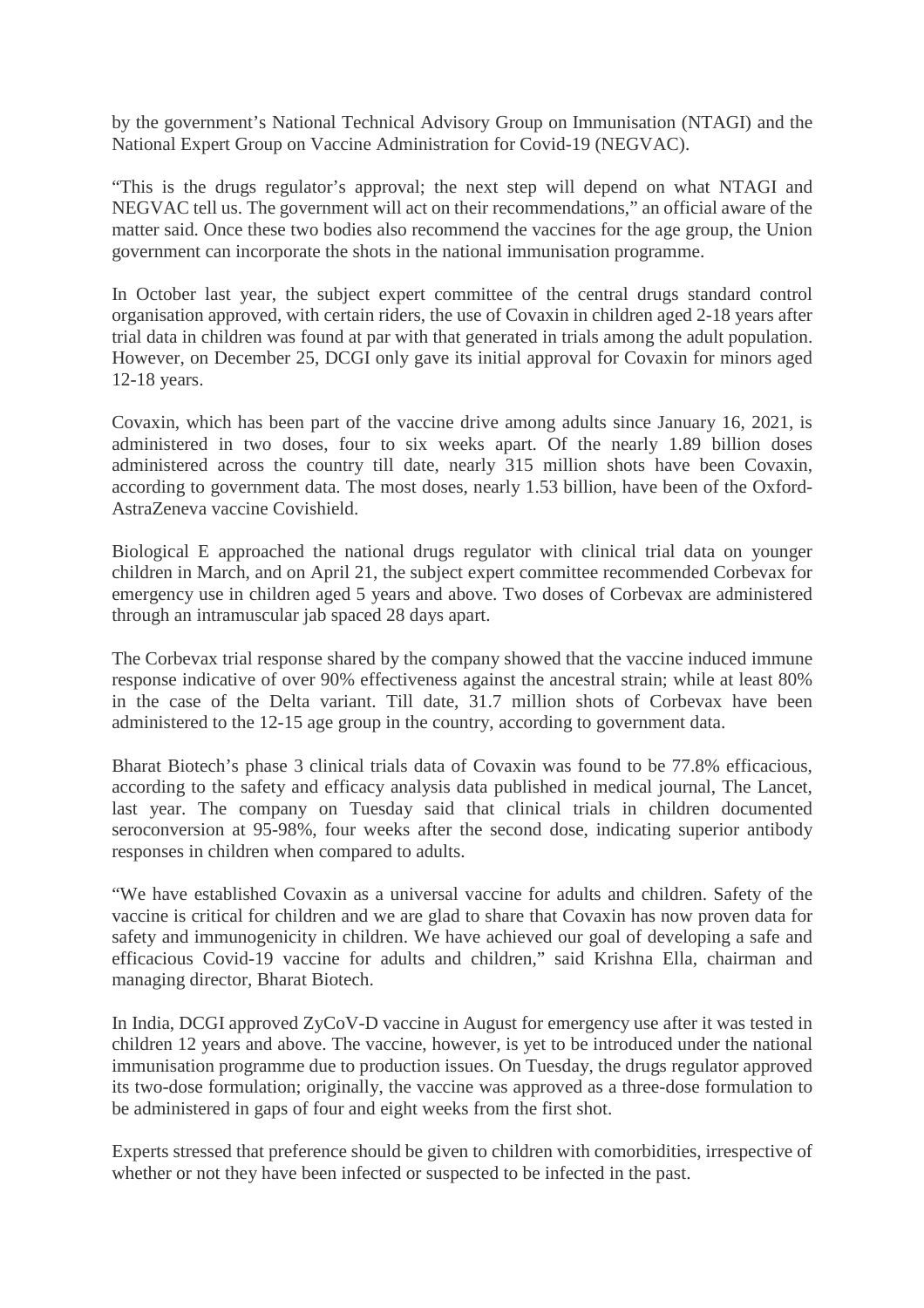"All children with comorbidities should be vaccinated with any available vaccine irrespective of infection history. We know most children in India are already infected, but it makes sense to vaccinate children who have not been infected based on data from the West," said Dr Gagandeep Kang, senior vaccine expert, and faculty member, Christian Medical College, Vellore (Tamil Nadu).

At least 27 million children aged 12-15,and 50 million (58,203,865) aged 15-18 have taken their first Covid-19 vaccine dose. Among 15-18 years age group, at least 41 million (41,567,113) have been fully vaccinated, and about 3.7 million (3,727,130) aged 12-15 are fully vaccinated in the country, government data shows.



## **Health Education (The Asian age:20220427)**

http://onlineepaper.asianage.com/articledetailpage.aspx?id=16324776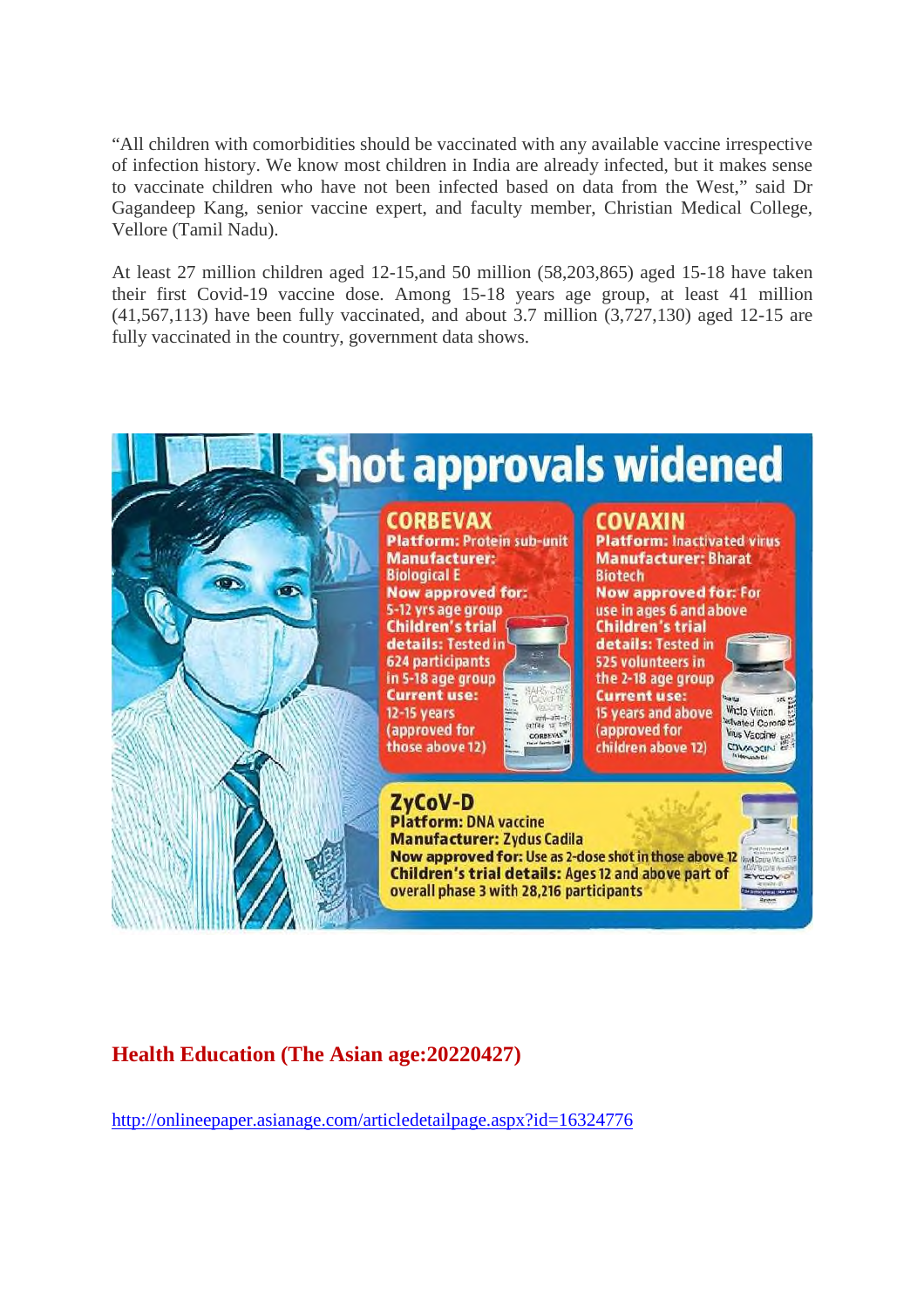# **Puniab Opposition hits out at CM Mann over agreement** Delhi, Punjab sign deal for better health, education

**AGE CORRESPONDENT** NEW DELHI, APRIL 27

knowledge-sharing agreement was signed on Tuesday between Delhi chief minister Arvind<br>Kejriwal and his Punjab counterpart Bhagwant<br>Singh Mann, who said 117 Bhagwant schools and mohalla clinics will be developed in his state. Mann said education. health and power were the priorities of his government and Punjab can learn from Delhi where a lot of work has been done in these fields. Delhi can also learn from Puniab about agriculture, he said.

Kejriwal said India will progress if every state starts learning from the good work done by others.<br>"It will be wrong to say that only we have done good work. There were several islands of excellence<br>across the country but there were divisions of<br>parties and states, and<br>nothing was learnt from that." he said in a press conference held jointly



Delhi CM Arvind Kejriwal and Punjab CM Bhagwant Mann during a joint press conference in New Delhi on  $PTI$ Tuesday.

with Mann. About opposition allegations that the AAP AAP government in<br>Punjab was being ruled from Delhi, Kejriwal said. 'Manish Sisodia visited Europe and Finland to learn about their education system. It will be stupid if someone says the Delhi<br>government is being run by Finland.

"Recently, Tamil Nadu<br>chief minister Stalin visited Delhi. It can't be alleged that the Tamil Nadu government is being run from

Delhi." Asked about the Sutlej-Yamuna Link Canal issue. Keiriwal said all stakeholders, including the Centre, Punjab, Haryana and the courts need to come together to resolve it.

The Punjab chief minister said that he visited the schools, hospitals and<br>mohalla clinics of Delhi<br>during a two-day visit and his government will take these facilities to the next level in Puniab.

"We will work for a golden future for Punjab. Lots

NRIs. from Sidney. Melbourne, Vanc<br>Toronto, London Vancouver, California, call me about adopting schools and villages as they have the confidence now that their<br>money will be spent for a<br>good cause," Mann said.

Opposition parties in Punjab on Tuesday slammed Mann for signing knowledge-sharing  $\mathbf{a}$ agreement with his Delhi counterpart, accusing him of "surrendering his<br>authority" and "institutionalising interference" in the border state. Reacting to the agreement, Congress leader Partap Singh Baiwa termed it "complete abrogation of responsibility" on behalf of the state government towards its people while SAD chief Sukhbir Badal said it was a "black day" for Punjab.

Punjab Congress chief<br>Amrinder Singh Raja Warring took a swipe at<br>Mann and asked him to admit that Keiriwal would now run Punjab from Delhi.

### Corbevax (The Asian age: 20220427)

http://onlineepaper.asianage.com/articledetailpage.aspx?id=16324457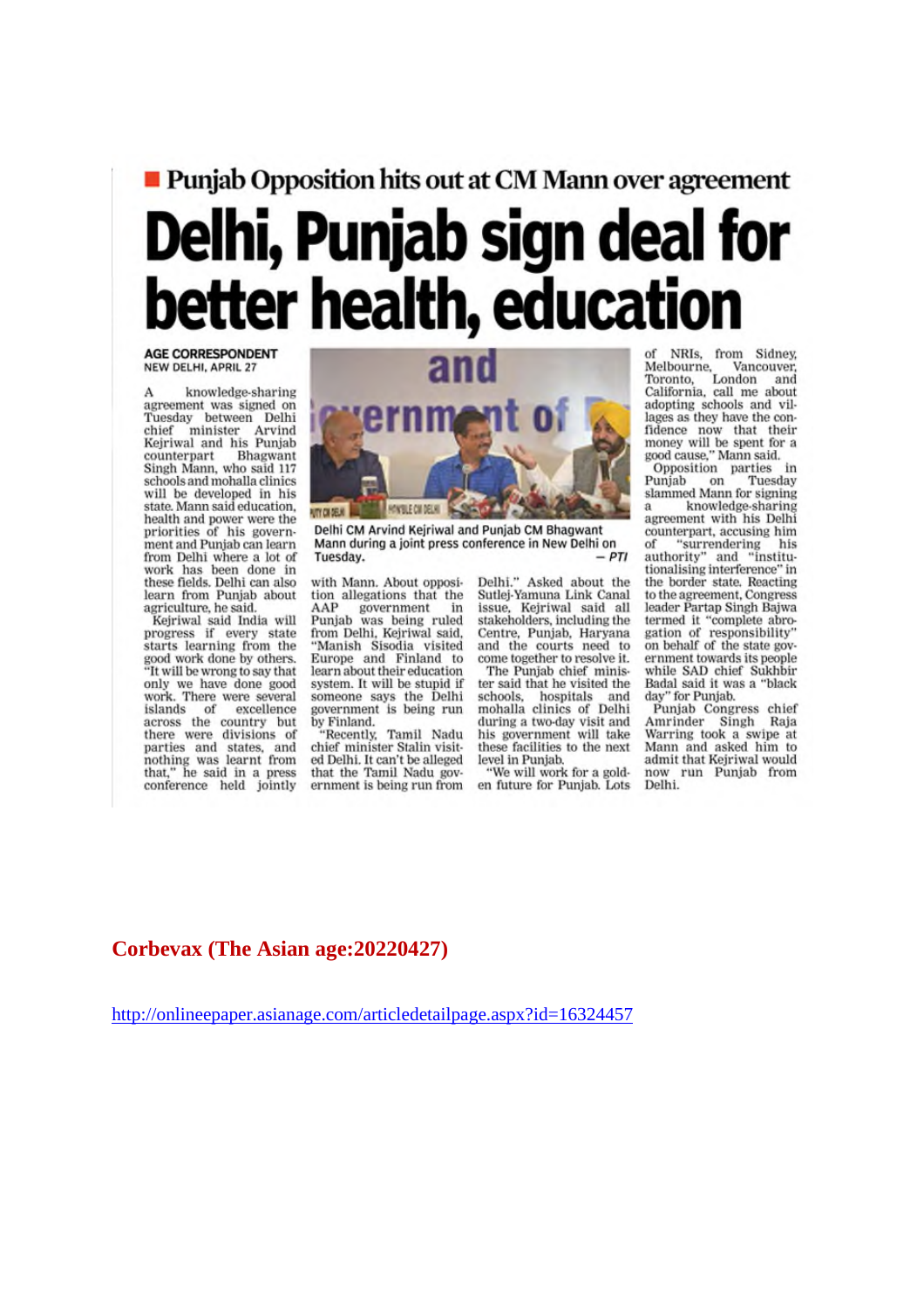## Corbevax, Covaxin get DGCI approval for kids below 12 yrs

### **SANJAY KAW NEW DELHI, APRIL 26**

The Drugs Controller General of India (DCGI) has granted restricted emergency use authorisa-Bharat the tion to Biotech's Covid-19 vaccine Covaxin for children aged 6-12 years and Biological E's Corbevax for those in the 5-11 year age group.

The drug regulator's<br>approval for inoculating children below 12 years paves the way for giving protection to a majority of school going children and assumes significance ahead of Prime Minister Narendra Modi's video conferencing with the chief ministers on the emerging Covid-19 situation in the country on Wednesday.

The DCGI has also granted emergency use authorisation to Zydus Cadila for its ZyCoV-D for an additional dose of 3mg with a two-jab schedule 28 days apart for those aged above 12 years. ZyCoV-D is, currently, approved for a 2mg three-dose vaccination schedule.

India has now approved Covid-19 vaccine for 5 years and above. But the health ministry is yet to release any details about when these vaccines will be available for administration.

The latest set of approvals for vaccines have come at a time when the country is witnessing a fresh surge in daily Covid-19 cases.

Many states, including Delhi, Punjab and

Haryana have even brought back Covid protocols, with emphasis on wearing of face masks in public places.

The approvals are also significant as in-person classes in schools have resumed in many parts of the country and some students in Delhi and nearby cities have been reporting Covid-19 cases in the last few weeks.

In the last 24 hours. India logged 2,483 fresh coronavirus infections. taking the total tally of viral infections to 4,30,62,569.

Taking to Twitter, Union Unionn health minister Mansukh Mandaviya said India's fight against Covid-19 has become stronger with the recent approvals.

### Pills (The Asian age: 20220427)

http://onlineepaper.asianage.com/articledetailpage.aspx?id=16324320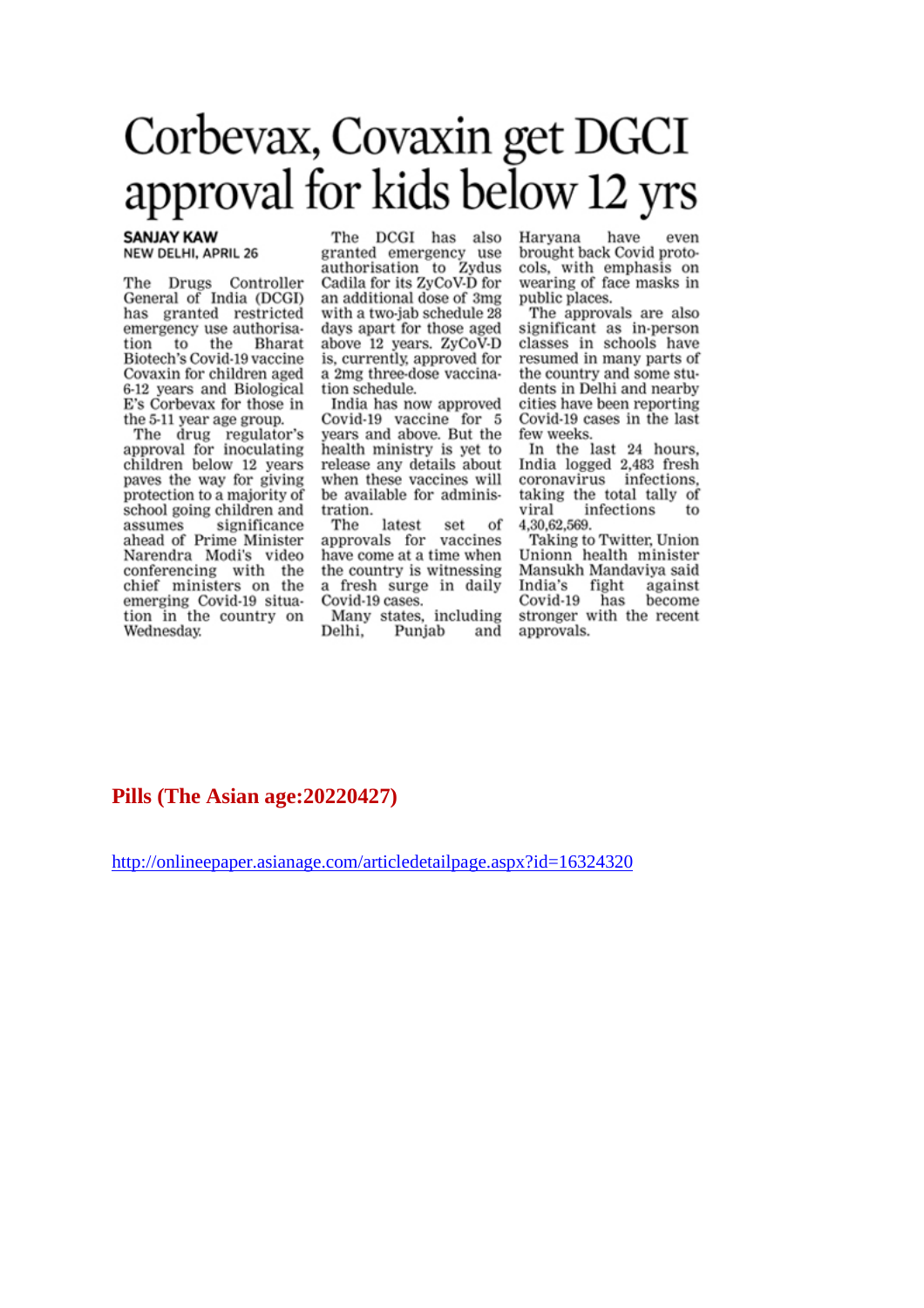# **BETA-BLOCKERS HELP FIGHT STAGE FRIGHT**

A COMMONLY-PRESCRIBED **MEDICATION FOR CARDIAC PROBLEMS IS BEING USED BY CELEBS AND OTHERS TO CALM DOWN** 

Chill

### **SWATI SHARMA**

THE ASIAN AGE THE ASIAN AGE<br>
IV RIDOR Kardashian recent<br>
Iv discussed how social<br>
needia scrutiny caused<br>
ers help calm her nerves. She is<br>
not the only one using<br>
propranolol (Indeeral),<br>
Metoprolol (Lopersor) and<br>
propranolol (Indeera

Blair Tindall use them before but instead block adrenalme- not nabu-torming.<br>
Elair Tindall use them before but instead block adrenalme- not nabu-torming.<br>
Crammy-nominated classical tem. For a violinist, this means **BUT A** 



but instead block adrenaline-<br>like chemicals in the human system. For a violinist, this means<br>performance can feel like prac-<br>tice, with no bouncing bow or<br>slippery fingers," wrote Tindall.

Pop star **Katy Perry** had con-<br>fessed that she takes beta<br>blockers for nerves before con-<br>certs. "I have to take beta<br>blockers [before each show], I<br>get so nervous," she said.

called adrenaline. Adrenaline mediates what is called the flight and fright response in reaction to danger or perceived danger," says Dr V. Rajashekhar, Senior Interventional Cardiologist & Electrophysiologist, Yashoda Electrophysiologist,<br>Hospitals.

ricospitals.<br>They are not tranquilizers or<br>mood elevators. There is no<br>'high' or drowsiness. They are<br>not habit-forming.

the ability to raise your heart<br>rate quickly the feedback to the brain will be that there is not as<br>much pancie as expected. If our<br>head and body are calm, the<br>feedback to the brain is calming.<br>This reduces anxiety So the

A p o 1 1 o<br>Hospitals.





Hyperthyroi

**Khloe Kardashian of The Kardashians shared her struggle with an invisible illness after revealing in an episode she takes beta-blockers.** 



**CONTRESS WERE NOT CREATED TO REDUCE ANXIETY BUT ARE OFTEN PRESCRIBED 'OFF-LABEL' FOR THE PURPOSE. THEY CAN REDUCE THE HEART RATE. WHEN ANXIOUS, OUR HEART RATE ELEVATION GIVES THE BRAIN FEEDBACK THAT OUR BUT IN EARLY AND R** nollo Hosnitals

### **BUT AT WHAT** COST?

 $\begin{tabular}{l} \textbf{Such medication can}\\ \textbf{induce nausea, somach pairs, cold hands} \\ \text{and feet, in somina, loss \\ \text{of libido, slow heart} \\ \textbf{beat, blurred vision and depression.} \end{tabular}$ 



 $\fbox{\parbox{0.8\linewidth}{ \emph{Stress and anxiety}} \label{cor} \begin{minipage}{0.9\linewidth} \hspace{-5mm} \textbf{S} \textbf{tress and anxiety} \\\textbf{causes several physical responses in the body, says Dr. V.} \\\textbf{Rajashekhar.} \end{minipage}$ 

Beta-blockers block the<br>effect of adrenaline. This<br>helps alleviate some of the<br>physical

**MANIFESTATIONS OF<br>
ANXIETY LIKE<br>
• Elevated heart rate<br>
• Shaking voice and<br>
hands<br>
• Sweating<br>
• Dizziness** 

FREEPIK.COM

"Beta-blockers themselves do not address<br>selves do not address<br>the root cause of anxi-<br>ety or the psychological<br>basis of anxiety. They<br>are only helpful in<br>reducing the symptoms<br>of anxiety." Dr.<br>Rajashekhar clarifies.

Medical professionals most often use beta-blockers to<br>treat heart-related<br>problems like:

• Hypertension<br>• Congestive<br>heart failure

dism<br>• Cardiac<br>arrhythmia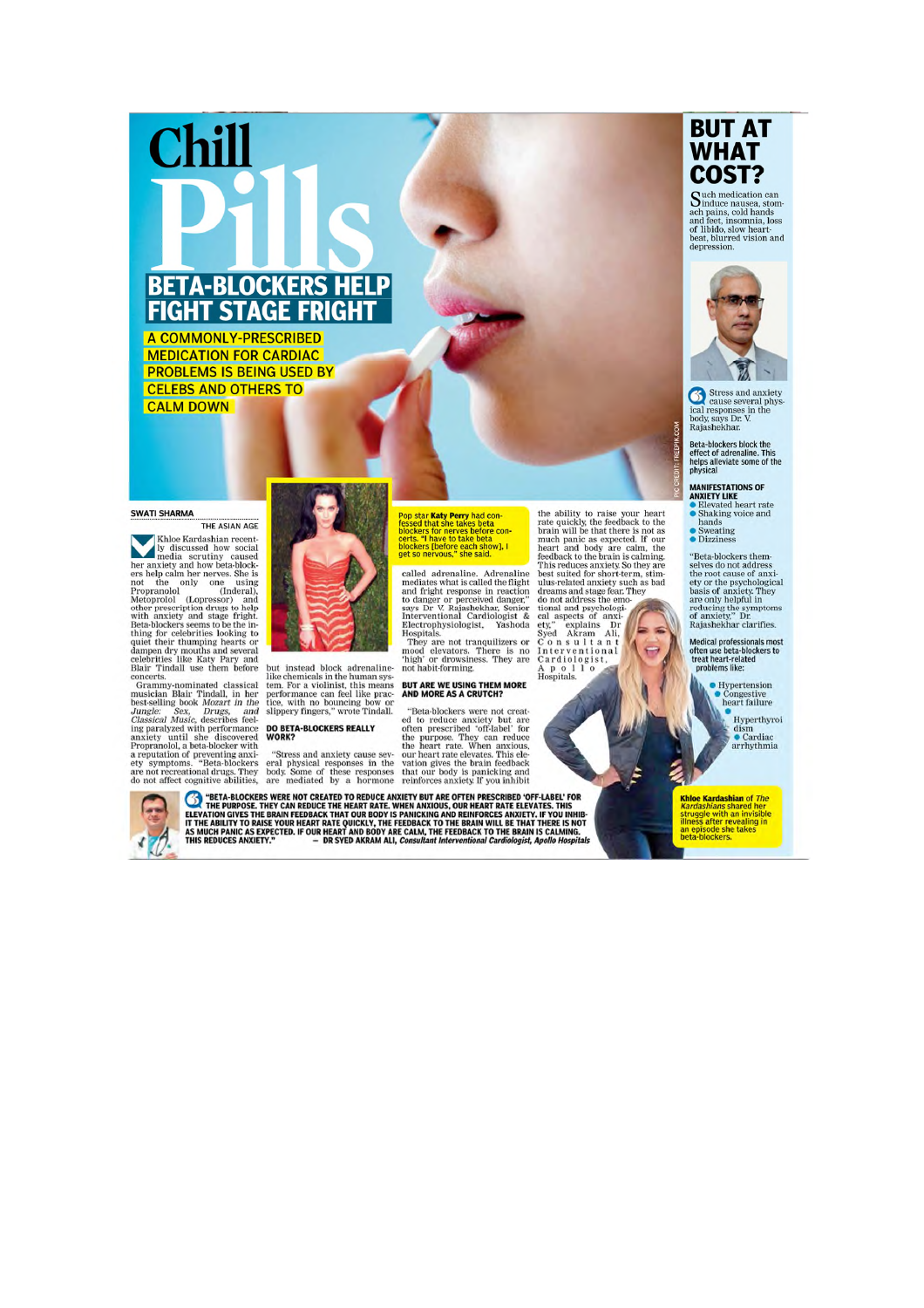### **Malaria**

**Time to tackle malaria: From grassroots action to holistic policy interventions and effective delivery of services For a malaria-free India, future elimination roadmaps will also need to factor in contemporary challenges, including climate change and rapid urbanisation. (The Indian Express :20220427)**

https://indianexpress.com/article/lifestyle/health/malaria-grassroots-holistic-policyintervention-7889261/

Malaria deaths increased by 12 per cent globally in 2020, in comparison to 2019, to an estimated 6,27,000. (Representational image) Written by Prof N K Ganguly

While the world deliberates the best way out of the present pandemic, this is also an opportune time to further conversations on another deadly vector-borne disease: malaria. The World Malaria Report 2021 states that, globally, there were an estimated 241 million cases in 2020, increasing from 227 million in 2019. Malaria deaths increased by 12 per cent globally in 2020, in comparison to 2019, to an estimated 6,27,000. For India, the numbers are grim. In 2020, the South-East Asia Region (SEAR) had 5 million estimated cases. Three countries accounted for 99.7 per cent of the estimated cases in the region, with India being the largest contributor (82.5 per cent). India also accounted for 82 per cent of all malaria deaths in the SEAR.

Evidently, we need to further refine our health interventions to defeat malaria. At the East Asia Summit in 2015, Prime Minister Narendra Modi committed India to eliminating malaria by 2030. Following the PM's call to action, the National Framework for Malaria Elimination (NFME) was launched in 2016 and the National Strategic Plan for Malaria Elimination was launched as well (2017-22). The results were almost immediate—India reduced its malaria cases by nearly 69 per cent, according to government data. India was also the only highendemic nation to see a decrease of 17.6 per cent in 2019 compared to 2018. Further, compared to the same time last year, the overall number of malaria cases recorded in 2020 was 1,57,284 (as compared to the number of cases in 2019 being 2,86,091), which is a year-on-year decrease of approximately 45 per cent. However, the pandemic disrupted health programmes across the country and the reduction in malaria cases in 2020 is potentially correlated with the underreporting of cases in this period.

Don't miss |Leveraging newer technologies aided by a surveillance system revamp core to malaria elimination now, says WHO's Dr Soumya Swaminathan

Several interventions are identified to prevent and control malaria. For instance, insecticidetreated bed nets (ITNs) and long-lasting insecticidal nets (LLINs) are two effective ways to prevent malaria. However, the distribution of ITNs has been a challenge. We delivered just 50 per cent of the nets planned for distribution in 2020. Drug resistance, too, is a challenge: the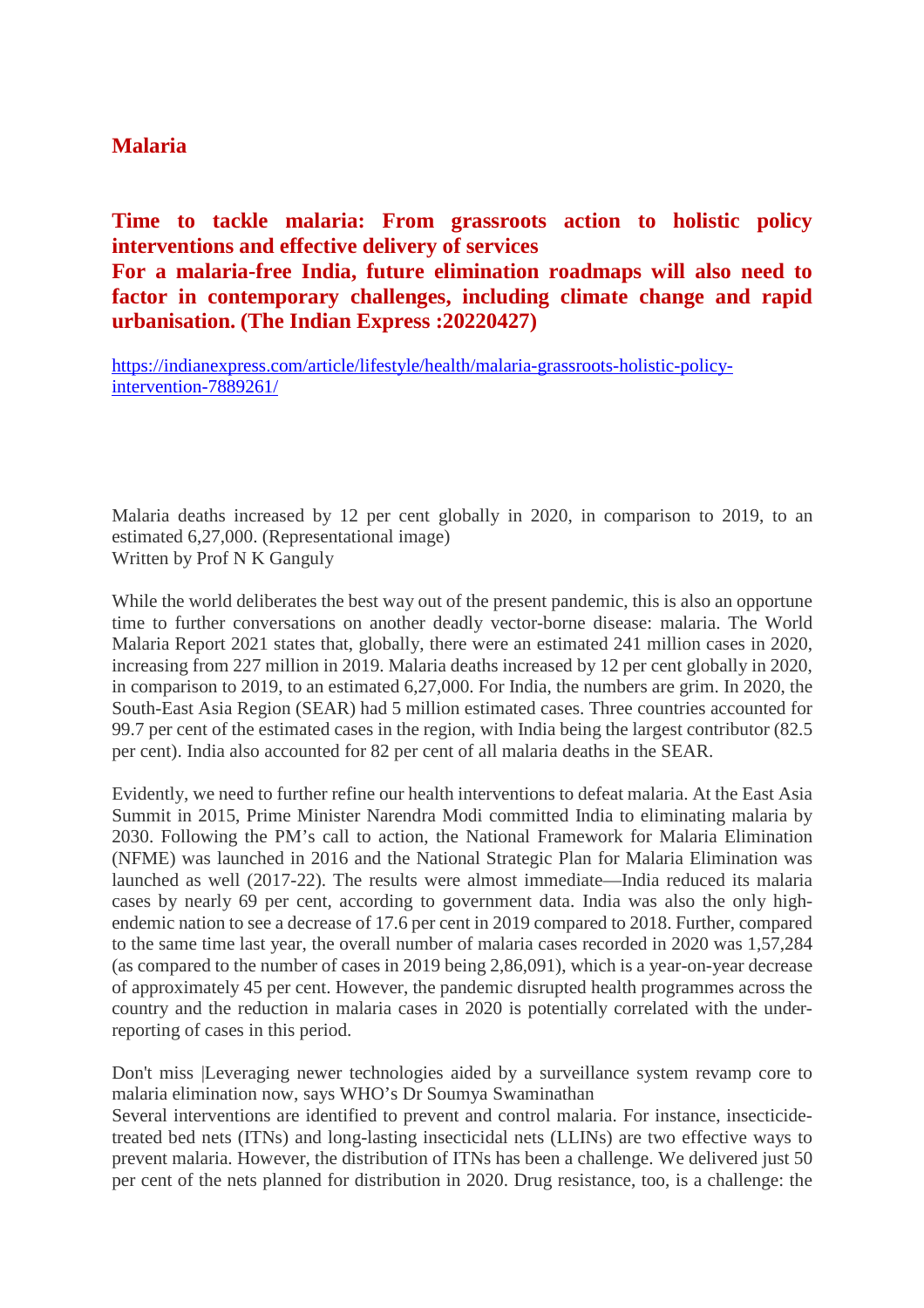development of antimalarial drug resistance and insecticide resistance has been noticed in some parts of the country, as has been the development of malaria multi-drug resistance including ACT resistance in neighbouring countries.It will be useful to re-evaluate some other key diagnostic interventions to see how efficacious they are and the potential for further scale-ups in India as necessary. To this end, mention must be made of rapid diagnostic tests (RDTs), which assist in the diagnosis of malaria by detecting evidence of malaria parasites (antigens) in human blood. As per the latest World Malaria Report, India reported 20 million RDT distributions in 2020. There is also the ICT Malaria Combo Cassette Test, which has been seen as a useful support tool to diagnose malaria in resource-poor health care settings, where quality microscopy diagnosis is either not present or not guaranteed.

Within the larger narrative of malaria in India, there are some dimensions which need focus. Malaria in pregnancy (MiP) is a major complication for the mother, the foetus, and the newborn. Efforts should be made to ensure more scholarship of MiP cases in India, and mitigation mechanisms should be developed accordingly. Some studies have indicated a high overall burden already, in the range of 10 per cent to 30 per cent and this needs increased attention. We need to be cognisant of certain high transmission areas as well when countering malaria such as tribal zones. India's National Framework for Malaria Elimination (2016-2030) does have a targeted Tribal Malaria Action Plan (TMAP) that strives for malaria prevention and control activities in tribal and ethnic population groups spread across different states and Union Territories. We must ensure such initiatives reach fruition. Hilly, forested, desert, and conflict-prone geographies also need a customised action plan and policies need to be refined keeping these considerations in mind.

Future elimination roadmaps will need to factor in contemporary challenges. Climate change and rapid urbanisation are high risk-factors for malaria. As temperatures rise globally, mosquitoes will spread to higher altitudes increasing disease spread. In fact, the Intergovernmental Panel on Climate Change (IPCC), in its 6th assessment report, indicated a distribution shift in diseases like malaria to higher altitudes including potential outbreaks in the Himalayan region .

Even though the landscape appears challenging, there already exists the right political will and the policy armature needed to effect change. We just need to address some fundamentals of public health better: levelling ditches, designing better manholes and developing biopesticides can help to prevent malaria. Furthermore, as the monsoon approaches, we need targeted screening camps in high-burden states/districts, periodic sanitation exercises, vector control, and regular fogging. We must certainly ensure the procurement and distribution of LLINs across susceptible geographies. The role of the community becomes critical here. Just as India leveraged the strength of community action to defeat polio, it can deploy a similar strategy for malaria too. At the last mile, community leaders and influential voices can ensure better disease awareness and the enforcement of preventive measures like LLINs and sanitation drives.

Grassroots action is critical to combat a disease like malaria. Such endeavours in addition to holistic policy interventions and effective delivery of services would be vital in helping us achieve our goal of a malaria-free India by 2030.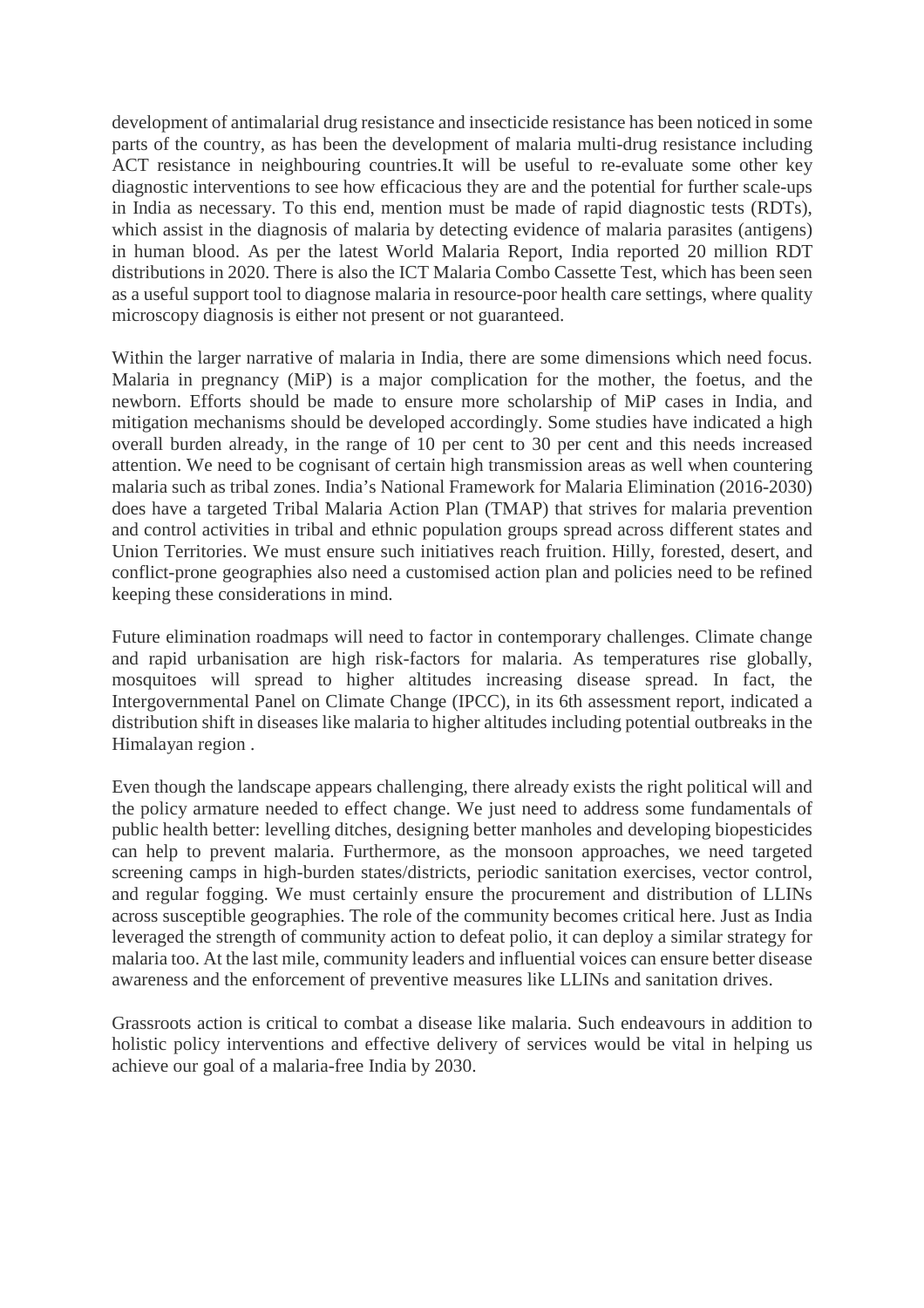### **World Immunization Week 2022**

**World Immunization Week 2022: Five important things to know about vaccines**

**Vaccines train the immune system to create antibodies, just as it does when it's exposed to a disease, says a doctor. (The Indian Express :20220427)**

https://indianexpress.com/article/lifestyle/health/world-immunization-week-2022-fiveimportant-things-vaccines-doses-health-immunity-kids-7887770/

World Immunization Week, World Immunization Week 2022, vaccine immunity, all about vaccines, immunization, health, children vaccine dose, indian express newsVaccines can cause mild side effects, such as a low-grade fever, pain or redness at the injection site. (Photo: Getty/Thinkstock)

Observed in the last week of April, between April 24 and 30, the World Immunization Week "aims to highlight the collective action needed and to promote the use of vaccines to protect people of all ages against disease", states the World Health Organization (WHO).

Dr Fazal Nabi, consultant paediatrician and intensivist, Jaslok Hospital & Research Centre, says vaccination is a simple way of protecting a child against harmful diseases, before they come into contact with them. They make the immune system stronger.

ALSO READ |Why get vaccinated? An expert answers your frequently-asked questions "Vaccines train the immune system to create antibodies, just as it does when it's exposed to a disease. Because vaccines contain only killed or weakened forms of germs, they do not cause the disease or put you at risk of its complications," he explains.

Dr Nabi adds that once we are exposed to one or more doses of a vaccine, we remain protected against a disease.

Read on to learn more about the five most important things about vaccine immunity, as listed by the doctor.

\* Vaccines are given at different ages, from birth to childhood and to maintain this record a vaccination card is given. It is important to make sure that all these vaccines are up to date.

\* Children can safely be given combined vaccinations (e.g. for diphtheria, pertussis and tetanus) — it means fewer injections and reduced discomfort for the child.

ALSO READ |Vaccinated and never infected with Covid-19: Third dose can boost your immunity

\* Vaccines can cause mild side effects, such as a low-grade fever, pain or redness at the injection site. Mild reactions go away within a few days on their own.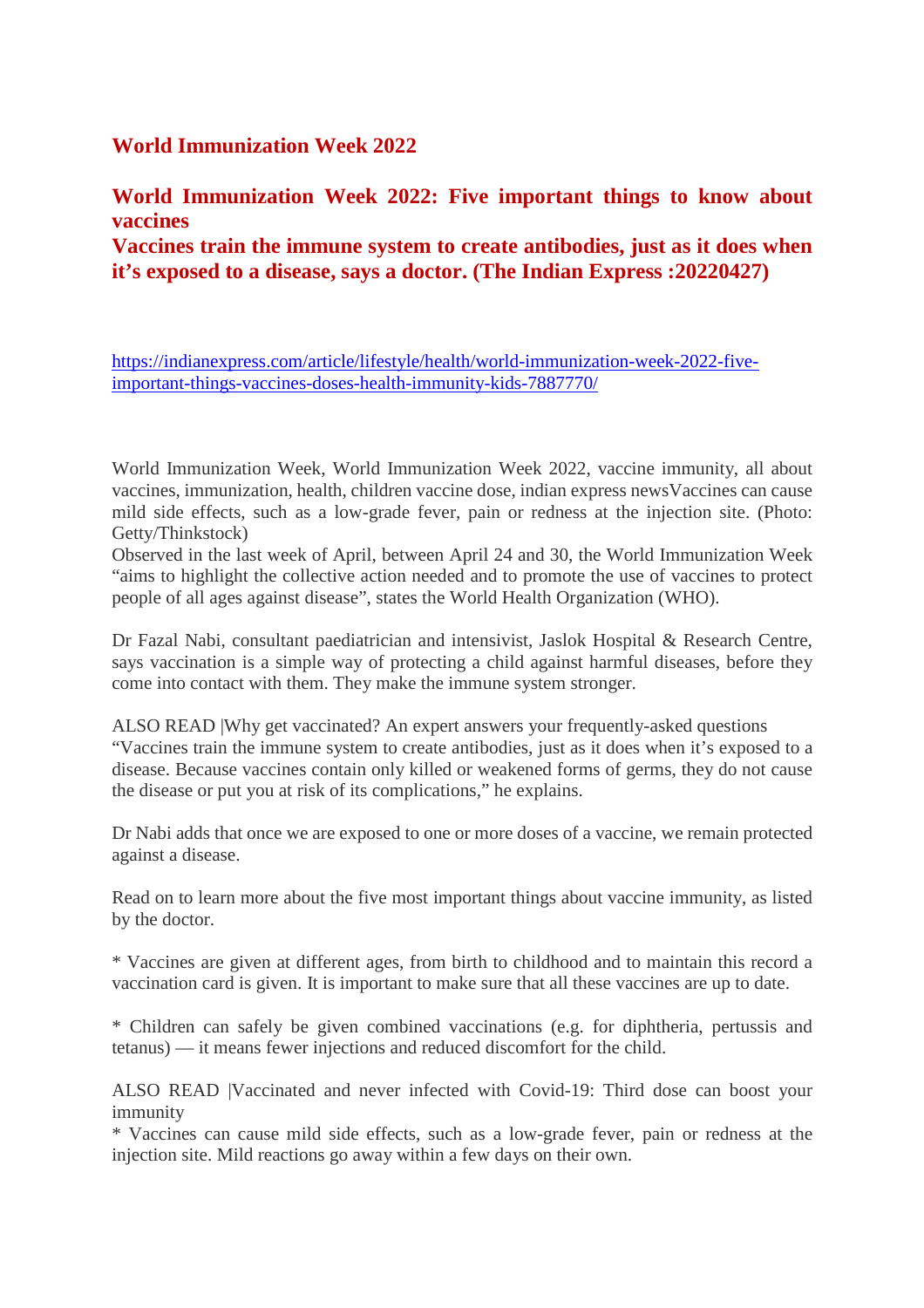\* Severe or long-lasting side effects are extremely rare.

\* Vaccines can safely be given during any mild illnesses. But, children with moderate or severe illness with or without fever may need to wait until they are better to get the dose.

### **Summer health: Stay cool and healthy with sabja or basil seeds "Soak 1-2 teaspoons of sabja seeds in water overnight (or soak them 20 mins before) and drink it every day," Ayurvedic expert Dr Dixa Bhavsar wrote on Instagram. (The Indian Express :20220427)**

https://indianexpress.com/article/lifestyle/health/sabja-basil-falooda-seeds-health-benefitssummer-cooling-weight-loss-blood-sugar-7887842/

basil sabja seedsBasil seeds are rich in protein, essential fats and carbohydrates (Source: Getty Images/Thinkstock)

With the temperatures soaring, it's essential to keep your health and nutrition in check by including summer-friendly food items in your diet. While you must consume hydrating antioxidant-rich seasonal fruits, don't miss out on seeds that are known to address several health issues, and also cool down the body. One of them is sabja or basil seeds, commonly known as falooda seeds, which are a rich source of nutrients and ideal for hot and humid weather.

Native to India, basil seeds are rich in protein, essential fats and carbohydrates, Ayurvedic expert Dr Dixa Bhavsar shared in an Instagram post. "It is also called sweet basil but is different from the Holy Basil or Tulsi, which is common in every Indian household and credited for its immunity-boosting properties."

ALSO READ |Nutritionist shares the 'truth about eating mangoes'

While they are often confused with chia seeds, basil seeds "have more protein content than chia seeds and no calories making them the Asian superfood".

### Health benefits

Explaining it many health benefits, Dr Bhavsar added, they have "high fibre and mucilage – which helps in lowering constipation by promoting bowel movement, induce satiety, are diuretic – wonderful for urinary tract infection (UTI), detoxify kidneys, and help in weight loss by the slow conversion of starch into blood sugar."

\*They aid weight loss as basil seeds are an appetite suppressant.

\*They control blood sugar.

\*They help relieve constipation.

\*They help treat acidity and heartburn.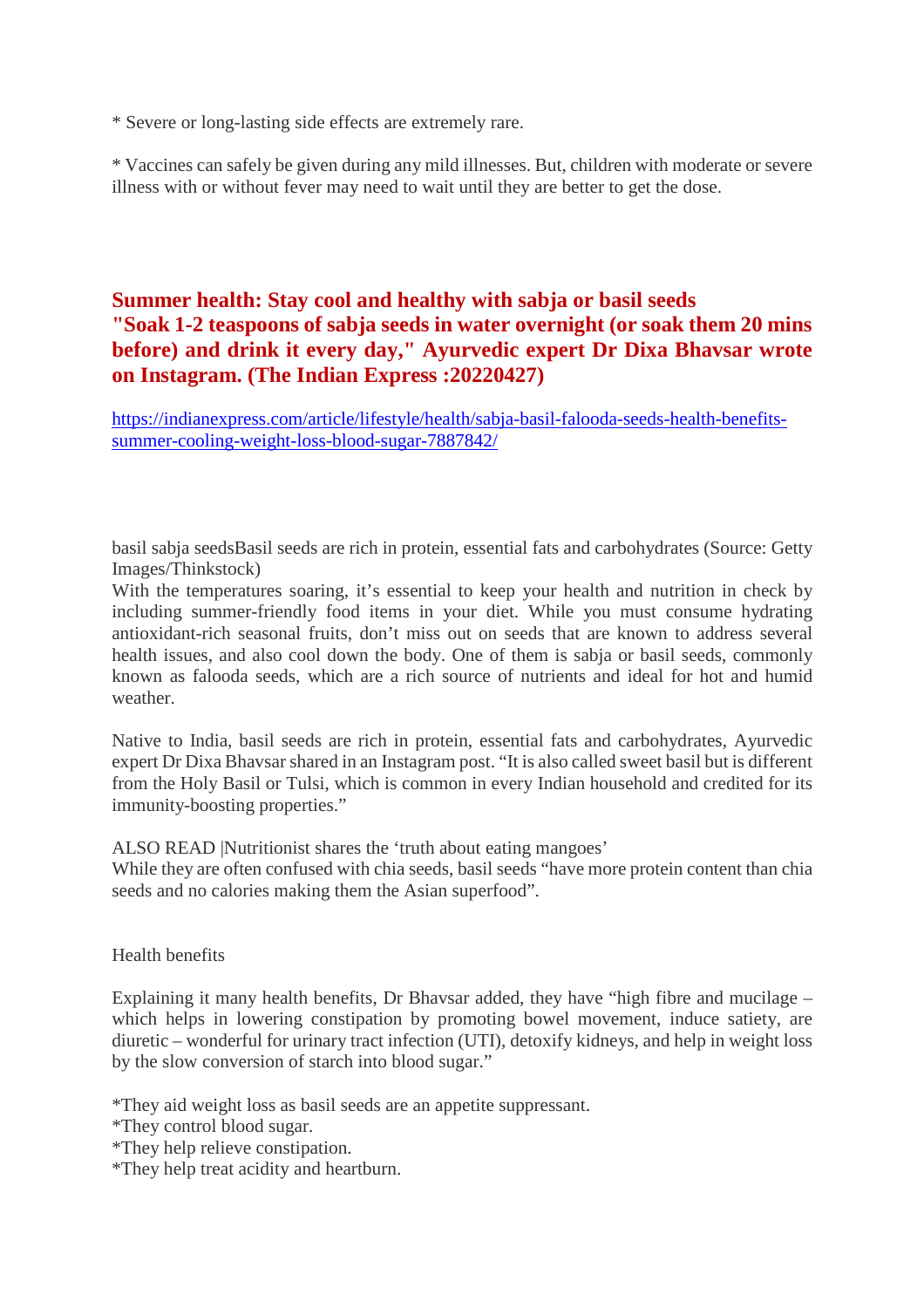\*They are good for skin and hair. \*Sabja seeds are diuretic. \*They reduce estrogen levels and, therefore, are great for women with excess bleeding issues.

sabja basil seeds They aid weight loss as basil seeds are an appetite suppressant (Source: Pixabay) How to consume?

The easiest and most effective way to consume these seeds is by soaking them in water. "Soak 1-2 teaspoons of sabja seeds in water overnight (or soak them 20 mins before) and drink it every day," the expert suggested.

ALSO READ |How summer heat can harm your eyes; experts share tips to take care of them Since they do not have a distinct taste, you can add sabja seeds to a variety of dishes and drinks to enhance their nutritional value and add a cooling effect.

However, despite its many benefits, it can prove to be harmful to children and pregnant women. Thus, they must avoid consuming them. "Young kids could choke on these seeds if they are not mixed well with water. In the case of pregnant women, these seeds are known to lower the levels of estrogen in the body. It is best to consult your doctor if you're pregnant before adding sabja seeds to your diet," Dr Bhavsar said.

## **Eye health**

### **Eye health: How summer heat can harm your eyes; experts share tips to take care of them According to Dr Tushar Grover, Medical Director, Vision Eye Centre, New**

**Delhi, "Summertime exposure to the sun's ultraviolet rays can increase the risk of cataracts and retinal damage". (The Indian Express :20220427)**

https://indianexpress.com/article/lifestyle/health/eye-health-summer-heat-eyes-tips-to-takecare-7881592/

eye health, summer health, heatHeat and the high levels of pollutants and irritants in the air make our eyes prone to allergic reactions (Source: Getty Images/Thinkstock)

As the temperature continues to soar, we ensure to take care of our health, skin and hair. However, we often miss paying attention to one of the most important parts of the body affected by the summer heat – our eyes. Just like our skin and health undergo immense pressure in summers, so do our eyes.

According to Dr Tushar Grover, Medical Director, Vision Eye Centre, New Delhi, "The sun's scorching heat is extremely harmful to the eyes. Summertime exposure to the sun's ultraviolet rays can increase the risk of cataracts and retinal damage."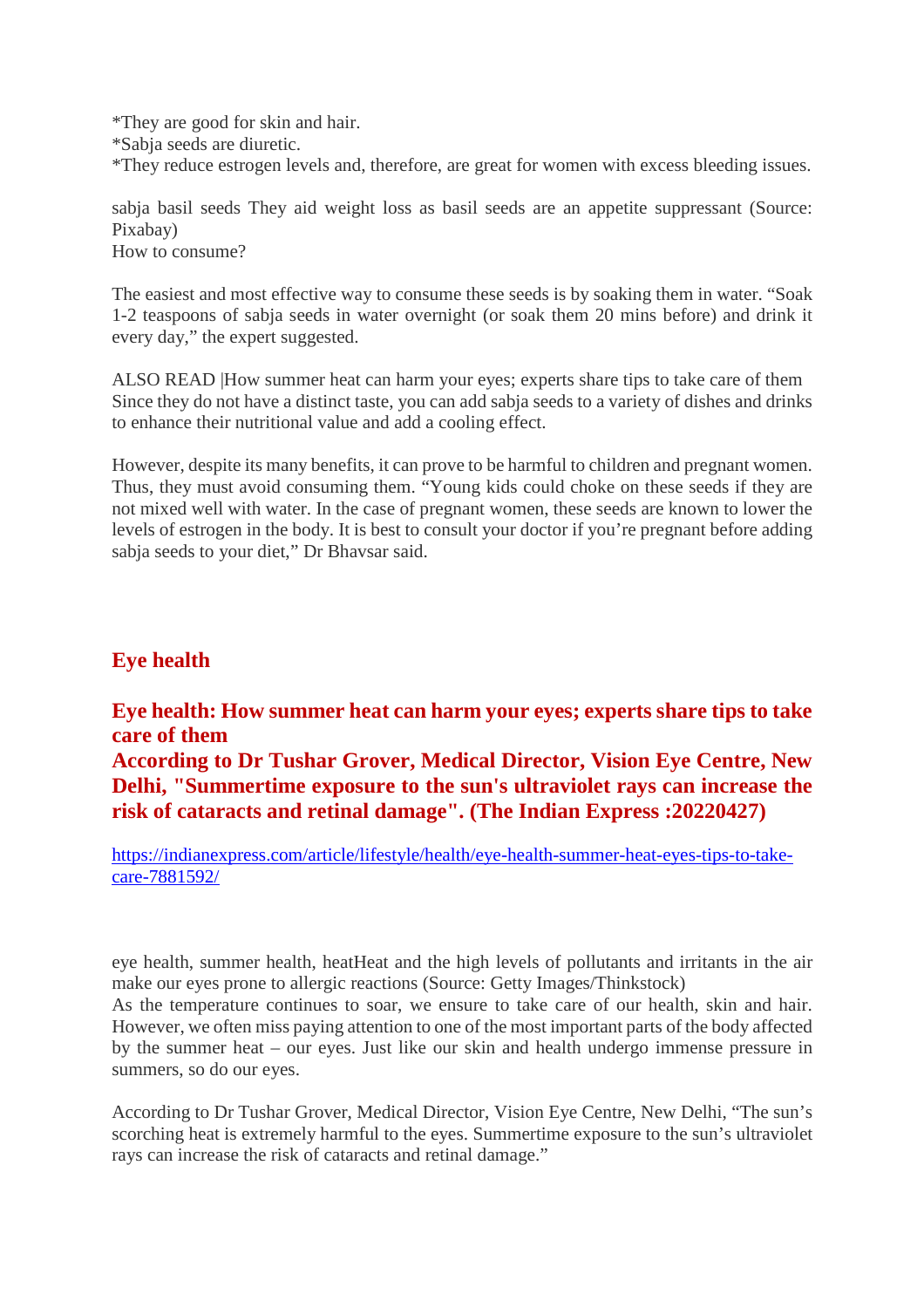ALSO READ |As cases of fungal infection rise during summer, doctors share tips to stay safe "It can also cause eye allergies, which range from mild itching and redness to severe watering and swelling of the eyelids, sties, and bacterial and viral conjunctivitis. Excessive heat exposure can result in ocular burns, cataracts, macular degeneration (a leading cause of blindness), and cancer," he added.

Wearing sunglasses with UVA and UVB protection is essential. (Source: Pixabay) This is mainly due to the fact that the heat and the high levels of pollutants and irritants in the air make our eyes prone to allergic reactions such as redness, itching and burning sensation, explained Dr Chikirsha Jain, Senior Consultant Retina and Ophthalmology, Ujala Cygnus Rainbow Hospital, Agra.

Taking care of your eyes is just as important in the summer as it is the rest of the year, shared Dr Grover. "You should still follow the same eye care precautions."

\*Wash your hands before handling contact lenses and wearing protective eyewear when participating in certain sports and activities.

\*Wearing sunglasses with UVA and UVB protection is essential. "Sunglasses are still recommended even if your contact lenses have UV protection built-in because they protect the surrounding eye area and act as a barrier between your eyes and the summer heat, preventing dry eye," he said.

\*During the summer season, dehydration is more likely, affecting your body's ability to produce tears. So, it's critical to stay hydrated by drinking plenty of water.

ALSO READ |Menstrual hygiene: What are tampons, and why you should not use the superabsorbent variety

Dr Jain added: "If one does not use proper eye protection from the sun, dry eyes can develop as the tear film on the eye can evaporate more quickly."

### **Daily Quiz | World Malaria Day**

### **On the occasion of World Malaria Day observed every year on 25 April, a quiz on the deadly ailment and other infectious diseases. . (The Hindu :20220427)**

https://www.thehindu.com/specials/text-and-context/daily-quiz-world-malariaday/article65356179.ece

Daily Quiz | World Malaria Day On The Occasion Of World Malaria Day Observed Every Year On 25 April, A Quiz On The Deadly Ailment And Other Infectious Diseases.